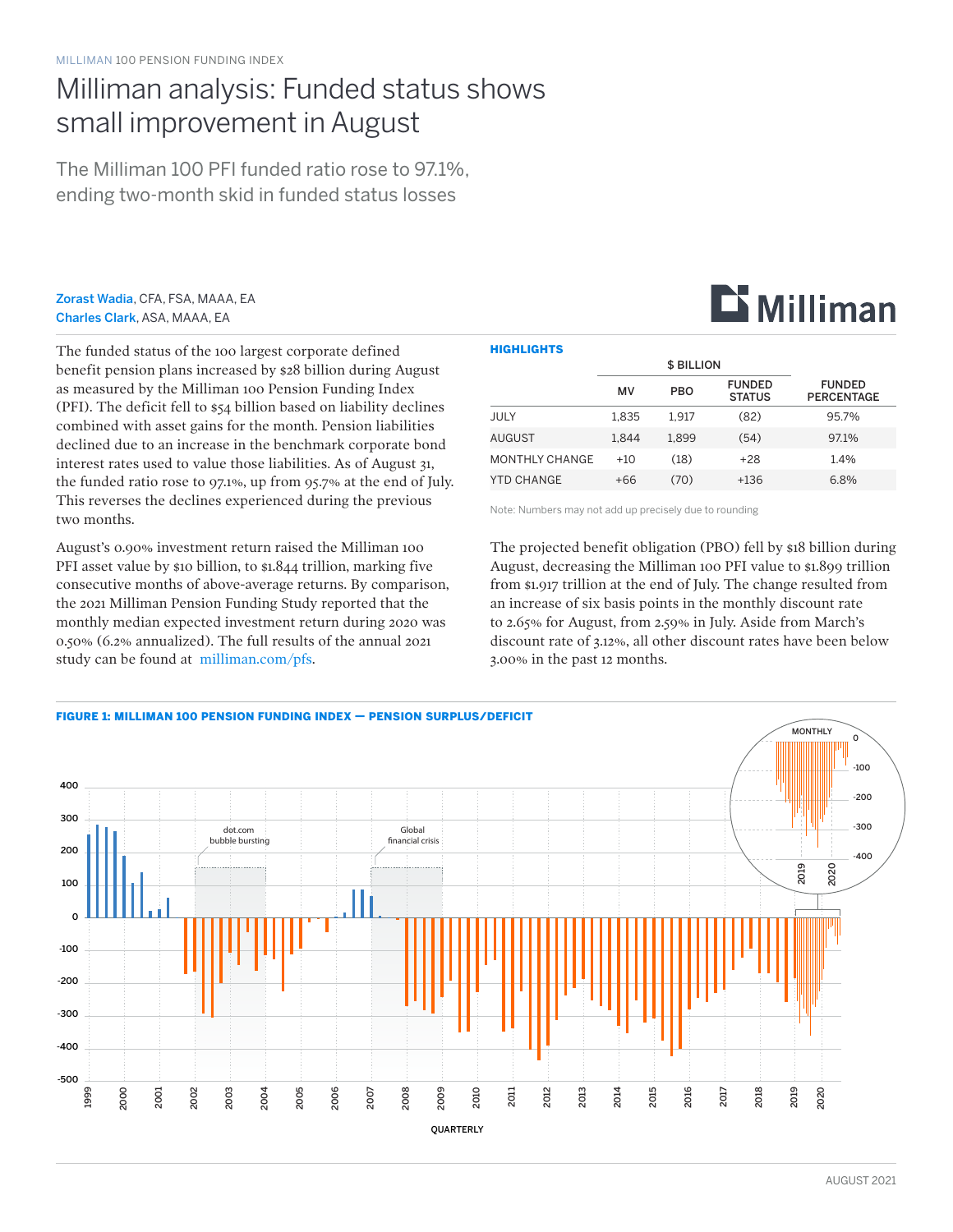

#### FIGURE 2: MILLIMAN 100 PENSION FUNDING INDEX — PENSION FUNDED RATIO

Over the last 12 months (September 2020 – August 2021), the cumulative asset return for these pensions has been 12.97% and the Milliman 100 PFI funded status deficit has improved by \$210 billion. Discount rates have shown a net increase over the last 12 months of 11 basis points. The funded ratio of the Milliman 100 companies has improved significantly over the past 12 months to 97.1% from 86.5% primarily due to investment gains.

## 2021-2022 Projections

If the Milliman 100 PFI companies were to achieve the expected 6.2% median asset return (as per the 2021 PFS), and if the current discount rate of 2.65% were maintained during 2021 and 2022, we forecast that the funded status of the surveyed plans would increase. This would result in a projected pension deficit of \$35 billion (funded ratio of 98.2%) by the end of 2021 and a projected pension surplus of \$28 billion (funded ratio of 101.5%) by the end of 2022. For purposes of this forecast, we have assumed 2021 and 2022 aggregate annual contributions of \$25 billion and \$28 billion, respectively.

Under an optimistic forecast with rising interest rates (reaching 2.85% by the end of 2021 and 3.45% by the end of 2022) and asset gains (10.2% annual returns), the funded ratio would climb to 102% by the end of 2021 and 119% by the end of 2022. Under a pessimistic forecast with similar interest rate and asset movements (2.45% discount rate at the end of 2021 and 1.85% by the end of 2022 and 2.2% annual returns), the funded ratio would decline to 94% by the end of 2021 and 86% by the end of 2022.

### About the Milliman 100 monthly Pension Funding Index

For the past 21 years, Milliman has conducted an annual study of the 100 largest defined benefit pension plans sponsored by U.S. public companies. The Milliman 100 Pension Funding Index projects the funded status for pension plans included in our study, reflecting the impact of market returns and interest rate changes on pension funded status, utilizing the actual reported asset values, liabilities, and asset allocations of the companies' pension plans.

The results of the Milliman 100 Pension Funding Index were based on the actual pension plan accounting information disclosed in the footnotes to the companies' annual reports for the 2020 fiscal year and for previous fiscal years. This pension plan accounting disclosure information was summarized as part of the Milliman 2021 Pension Funding Study, which was published on April 7, 2021. In addition to providing the financial information on the funded status of U.S. qualified pension plans, the footnotes may also include figures for the companies' nonqualified and foreign plans, both of which are often unfunded or subject to different funding standards than those for U.S. qualified pension plans. They do not represent the funded status of the companies' U.S. qualified pension plans under ERISA.